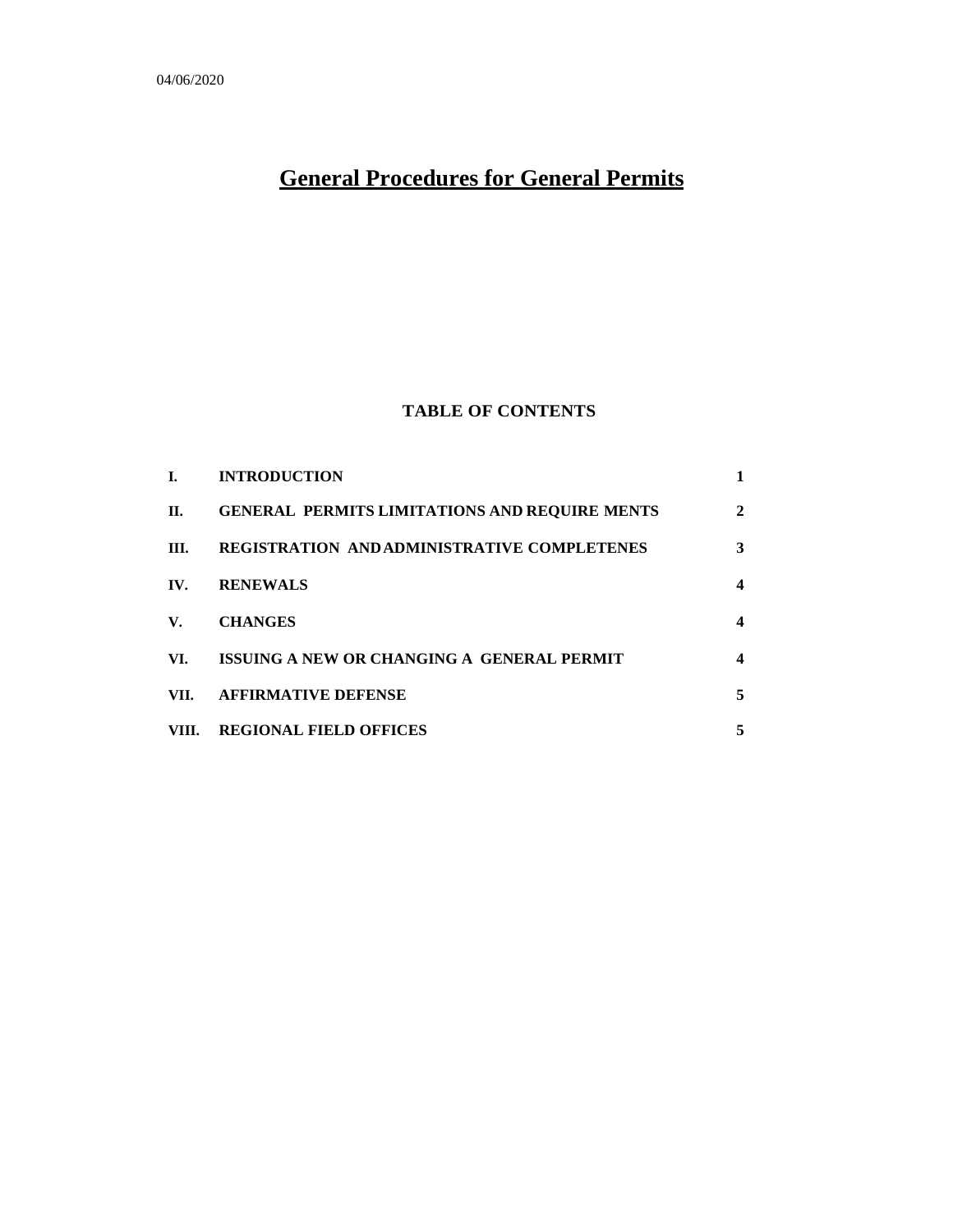# **I. INTRODUCTION**

- **(a)** A General Permit is a pre-approved permit and certificate which applies to a specific class of significant sources. By issuing a General Permit pursuant to N.J.S.A. 26:2C-9.2(h), the Department indicates that it approves the activities authorized by the General Permit, provided that the owner or operator of the sources registers with the Department and meets the requirements of the General Permit. If a source belongs to a class of sources which qualify for a General Permit and the owner or operator of the source registers for the General Permit and complies, the registration satisfies the requirements at N.J.A.C. 7:27-8.3 for a permit and certificate.
- **(b)** Each General Permit consists of three documents: "General Procedures for General Permits" (this document), the General Permit itself, and the Registration Form.
- **(c)** The "General Proceduresfor General Permits" shall apply to all General Permits and shall include instructionsfor the use of General Permits, a list of General Permits, and citationsto regulatory provisionsthat apply to the use of General Permits.
- **(d)** The General Permit consists of several sections:
	- I) Definitions specific to each individual General Permit
	- II) Authority for General Permit
	- III) Applicability explainsthe types of equipment covered by the General Permit
	- IV) Exclusions explaining the types of equipment **NOT** allowed by the General Permit
	- V) Equipment/Control Specifications explaining the emission control requirements based on demonstrated SOTA or RACT add-on control devices or equipment allowed by the General Permit
	- VI) Potential-to-Emit explaining the permitted limits of each contaminant emitted from the equipment in the General Permit
	- VII) Compliance Plan explaining all applicable requirements, monitoring requirements, record keeping requirements and any submittal/actions required by the GeneralPermit
	- VIII) Submittal/Contact Information
- **(e)** The registration form shall include instructionsfor completing the form. The registration form shall require information identifying the registrant, the source(s) which will be covered by the registration, showing that the source(s) meetsthe criteria for the General Permit and showing the source will be operated in accordance with the General Permit. In several cases, the registration form shall require the registrant to choose from among different options tailored to the sources size, operating characteristics, fuel consumed and other parameters. Once the source is described or an option selected on the registration form, the registrant shall continue to operate the source within the parameters of the general permit and or permit option. The registration form shall require the registrant to certify the truth and accuracy of the information on the registration form. The certification shall meet the requirements of N.J.A.C. 7:27-1.39.
- **(f)** Some General Permits apply to only one source, while others may apply to a class of sourceslocated at the same facility. Each General Permit shall specify whether it applies to a group or to a single source. If a General Permit applies to only one source, and if several sources at one facility qualify for that General Permit, a separate registration, including a fee, shall be submitted for each source.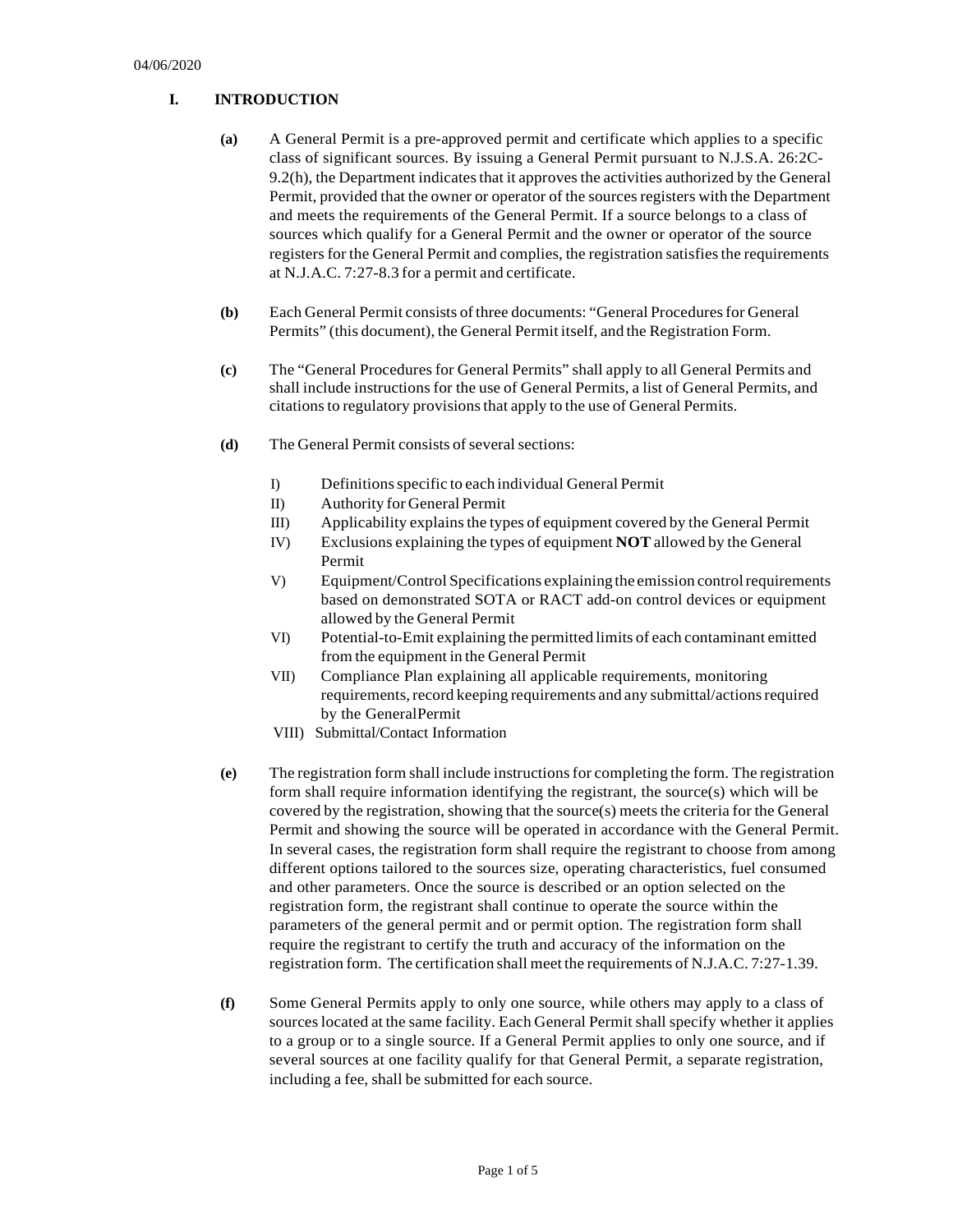# **II. GENERAL PERMIT LIMITATIONS AND REQUIREMENTS**

- **(a)** Pursuant to N.J.A.C. 7:27-8, any person who wishes to construct, install, reconstruct, modify and operate equipment under the authority of the General Permit may register for the General Permit, if the piece of equipment meets the applicability requirements listed in the GeneralPermit.
- **(b)** The emergency generator(s) registered in GP-005A for Emergency Generator(s) burning distillate fuels or GP-005B for Emergency Generator(s) burning gaseous fuels are allowed to operate at other locations within the State of New Jersey, including a major facility with a Title V operating permit, only in the event of emergency as defined at N.J.A.C. 7:27-19.1.
- **(c)** General Permits may not be used in cases where, during the last five-year period, annual emissions of any air contaminant from the facility where the piece of equipment is, or will be located, have increased by such amounts (including emissions from the piece of equipment considered for registration) that would trigger other regulatory requirements such asthose at 40 CFR 52 (PSD) or N.J.A.C. 7:27-18 (Emission Offsets).
- **(d)** A General Permit may not be used to cover a source which is subject to PSD requirements under 40 CFR 52.21, or which is subject to emissions offsets requirements under N.J.A.C. 7:27-18.
- **(e)** A registrant or holder of a General Permit shall operate in compliance with the conditions of the General Permit. If the registration form allows the registrant to choose a particular option tailored to the source, the registrant shall operate the source within the parameters set forth in that option. Failure to operate within the parameters of the chosen option and within the General Permit conditions shall constitute a violation of the General Permit, and appropriate enforcement action will be issued. If a registrant wants to make a change to a source which has been registered under a General Permit, a new General Permit registration is required. In some cases, a facility may possess only one General Permit of a specific category. See applicability section of the General Permit.
- **(f)** The registrant isfully responsible for ensuring that the requirements of the General Permit, and the General Procedures for General Permits are complied with at all times. If an owner or operator has registered a source under a General Permit and the registration form is incorrect or deficient, the owner or operator may be liable for penalties for acting without a valid permit or certificate. Examples of ways a registration might be incorrect or deficient include: the registered source(s) do not qualify for the General Permit, the registration was improperly completed, or does not include the proper fee.
- **(g)** Any person holding a General Permit shall make said General Permit readily available for Departmentinspection on the operating premises.
- **(h)** Once a General Permit is issued, the registrant is fully responsible for compliance with the General Permit. This includes adequate design, construction, and operation of the source(s), even if employees, contractors or others work on or operate the permitted source(s). If the Department issues any other requirement with the force of law, such as an order, which applies to the source(s), the registrant is also responsible for compliance with that requirement.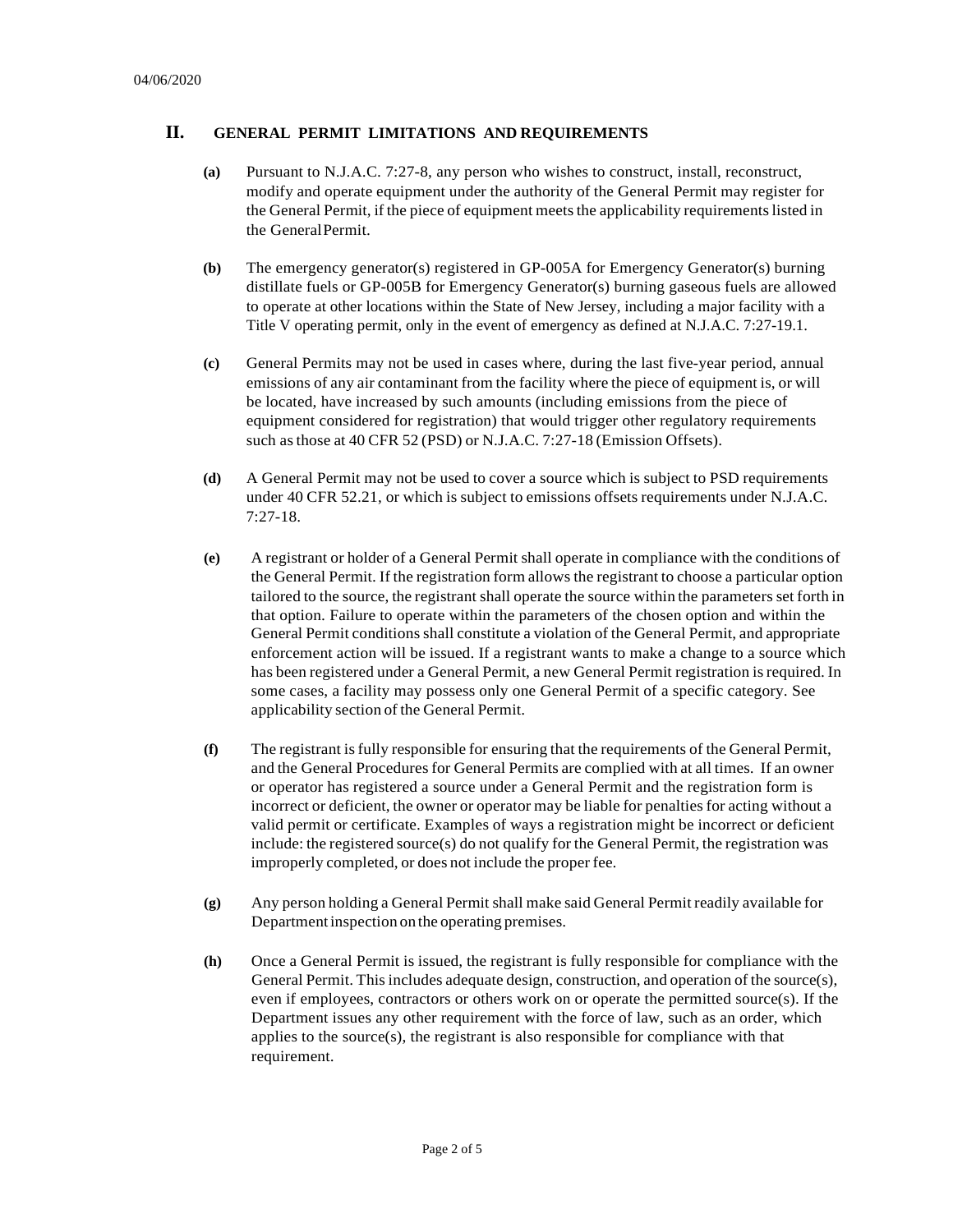- **(i)** General Permits do not in any way relieve the registrant from the obligation to obtain necessary permits from other governmental agencies and to comply with all other applicable Federal, State and local rules and regulations.
- **(j)** No person holding any General Permit shall suffer, allow or permit any air contaminant, including an air contaminant detectable by the sense of smell, to be present in the outdoor atmosphere in such quantity and duration which is, or tends to be, injurious to human health or welfare, animal or plant life or property. This shall not include an air contaminant which occurs only in areas over which the owner or operator has exclusive use or occupancy. In determining whether an odor unreasonably interferes with the enjoyment of life or property, the Department shall consider all of the relevant facts and circumstances, including, but not limited to, the character, severity, frequency, and duration of the odor, and the number of persons affected thereby. In considering these and other relevant facts and circumstances, no one factorshall be dispositive, but each shall be considered relevant in determining whether an odor interferes with the enjoyment of life or property, and, if so, whether such interference in unreasonable considering all of the circumstances.
- **(k)** The Department and itsrepresentatives have the right to enter and inspect any facility or property in accordance with N.J.A.C. 7:27-1.31(a)1-8;

and

No person shall obstruct, hinder or delay the Department or its representatives in its exercise of itsrights.

#### **III. REGISTRATIONANDADMINISTRATIVECOMPLETENESS**

In order to operate a source covered by a General Permit, the source shall also be covered by an operating certificate, which authorizes operation of the source. The General Permit registration form also serves as the application form for the operating certificate, and the Department shall issue the General Permit and operating certificate simultaneously, combined in one document.

Registration Form: Any person proposing to act under the authority of a General Permit shall register with the Department using the appropriate registration form. All sections of the form must be completed (except when the instructions indicate otherwise). The registration form must be signed by the individual with direct knowledge and a Responsible Official (can be the same person).

#### **(a) Paper Registration**

After January 1, 2010, an applicant may apply on a paper version of the registration only if the GP is not available on-line at the time of registration.

The authority to act under a general permit begins upon the registrant's receipt of proof of the Department's receipt of the properly completed registration form (including the registration fee specified at N.J.A.C. 7:27-8.6). This proof can be a certified mail receipt, or a copy of the Department'swritten acknowledgment.

#### **(b) On-line Submittals (e-portal)**

An Internet-based electronic submission shall be through an Internet-based, electronic method listed at [www.state.nj.us/dep/online. I](http://www.state.nj.us/dep/online)f a person wishes to document the date of the Internet- based electronic submission, the person may print the appropriate website confirmation screen. After payment has been confirmed, the applicant can go to the permit certificate folder and get a printout of the certificate to operate.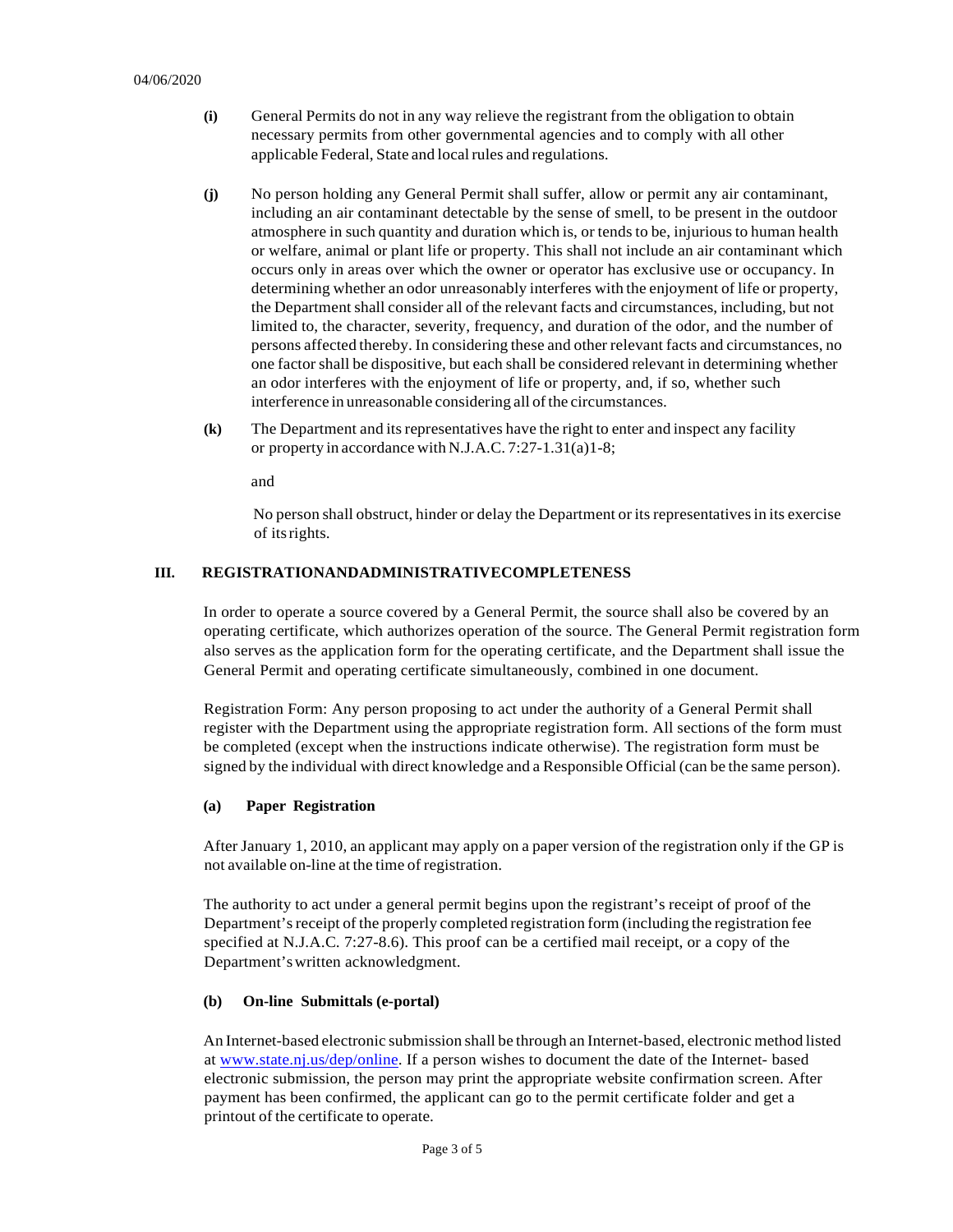## **IV. RENEWALS**

Four (4) months prior to expiration of the General Permit, a renewal notice will be sent either in writing and/or via e-mail from the Department to the registrant.

For the operational authority to remain in effect, and the certificate to operate to remain valid, the registrantmust:

Mail the appropriate renewal feesto the address listed on the renewal notice;

or

Submit the appropriate renewal fees electronically according to the online proceduresfound at [www.njdeponline.com](http://www.njdeponline.com/)

If the Department has developed a revision to a general permit, the timing of the renewal notice issuance may be shortened to one (1) month prior to expiration.

#### **V. CHANGES**

#### **General Permit Revisions**

Equipment: A General Permits is for the construction, installation, reconstruction, modification and/or operation of a piece or pieces of equipment eligible for a General Permit. When the General Permit offers more than one general permit selection (permitting option), as in the case of boilers, changes in the option chosen on the Registration Form require the submittal of a **new** Registration Form and the appropriate Registration Fee.

## **VI. ISSUING A NEW OR CHANGING A GENERALPERMIT**

To issue a General Permit, or revise an existing one, the Department shall draft a new or revised registration form and General Permit, and shall publish a notice in the New Jersey Register that these documents are available for review and comment. When the comment period closes, the Department shall incorporate any changes deemed appropriate. The Department shall then announce the final General Permit, and add it to the list of General Permits, through a notice of administrative change published in the New Jersey Register.

If the Department revises an existing General Permit, it shall notify each registrant who has registered under the General Permit. The registrant shall comply with any applicable new requirements as follows:

- 1. If the change to the General Permit is required by a statute or regulation, a registrant shall comply by the date required for compliance in the statute or regulation. If the registrant cannot comply by that date, the registrant must stop operating the source(s) or obtain by that date a source specific permit and certificate which authorizes continued operation; and
- 2. If the change to the General Permit is not required by a statute or regulation, a registrant shall comply by the date which is 90 days after the date that the notice was received from the Department or the date when the registration expires, whichever islater. Thereafter, the registrant shall comply with the changed General Permit.